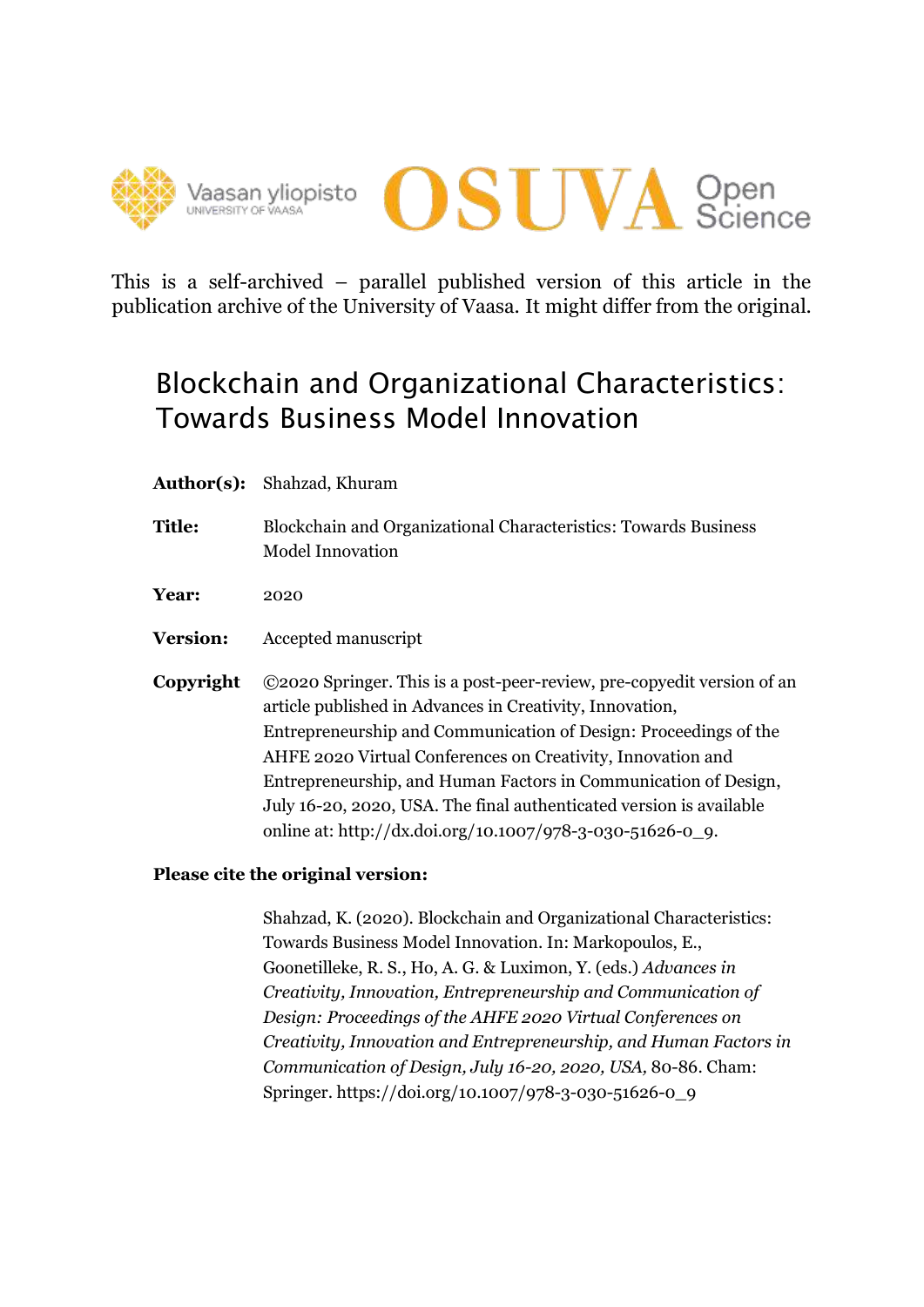# **Blockchain and Organizational Characteristics: Towards Business Model Innovation**

# *Khuram Shahzad*

# School of Technology and Innovations/Innovation and Entrepreneurship InnoLab University of Vaasa, Yliopistonranta 10, 65200 Vaasa, Finland

#### **Abstract**

Blockchain seems to challenge the current business models by providing opportunities for new value creation. However, several research gaps remain in literature in evaluating how firms can leverage new approaches to innovation management and opportunities created by blockchain. Supporting organizational characteristics affecting digital innovation management process also need attention in order to challenge the traditional theories while developing unique fundamental assumptions between innovation processes and outcomes. Thus, blockchain and organizational characteristics need to be understood as an encompassing, over-arching and interrelated ecosystem in digital innovation management. Grounding on digitalization and innovation management, this research conceptualizes how blockchain technology and supporting organizational characteristics (i.e., R&D investment, strategic alignment, cultural support, top management knowledge and involvement, insights from customers and end-users) can be integrated for business model innovation. This research develops a conceptual framework involving multi-disciplinary collaborative actions that strengthen and empower business model innovation.

**Keywords:** Blockchain technology; Organizational characteristics; Digitalization; Business model innovation; Industrial ecosystem; Innovation management process; Digital innovation

#### **1. Introduction**

Grounding on digitalization and innovation management, this research conceptually determines how blockchain technology and supporting organizational characteristics (i.e., R&D investment, strategic alignment, cultural support, top management knowledge and involvement, insights from customers and end-users) can be integrated in a smarter way to develop business model innovation that is a key factor in enabling innovation management process. This research helps industrial firms to find ways in decreasing silos of disruptive technological challenges and promotes organizational harmony in implementation of such technologies. Scholars such as [1] define digitalization as "use of digital technologies to innovate a business model and pro-vide new revenue streams and value-producing opportunities in industrial ecosystems" which holds that it is more than just the application of numerous digital technologies. Based on this definition, this research includes the perspectives of digital technologies as well as the value-producing opportunities of developing business model innovation. Similarly, the concept of blockchain has increasingly gained ground in the literature on strategy, innovation management, entrepreneurship and digital economy. Scholars have developed a set of definitions and concepts in a variety of contexts, employing blockchain with different labels and, in some cases, with different meanings and purposes e.g., digital chain, smart contracts etc. Scholars such as [2] defined blockchain as "a digital, decentralized and distributed ledger in which transactions are logged and added in chronological order with the goal of creating permanent and tamper-proof records".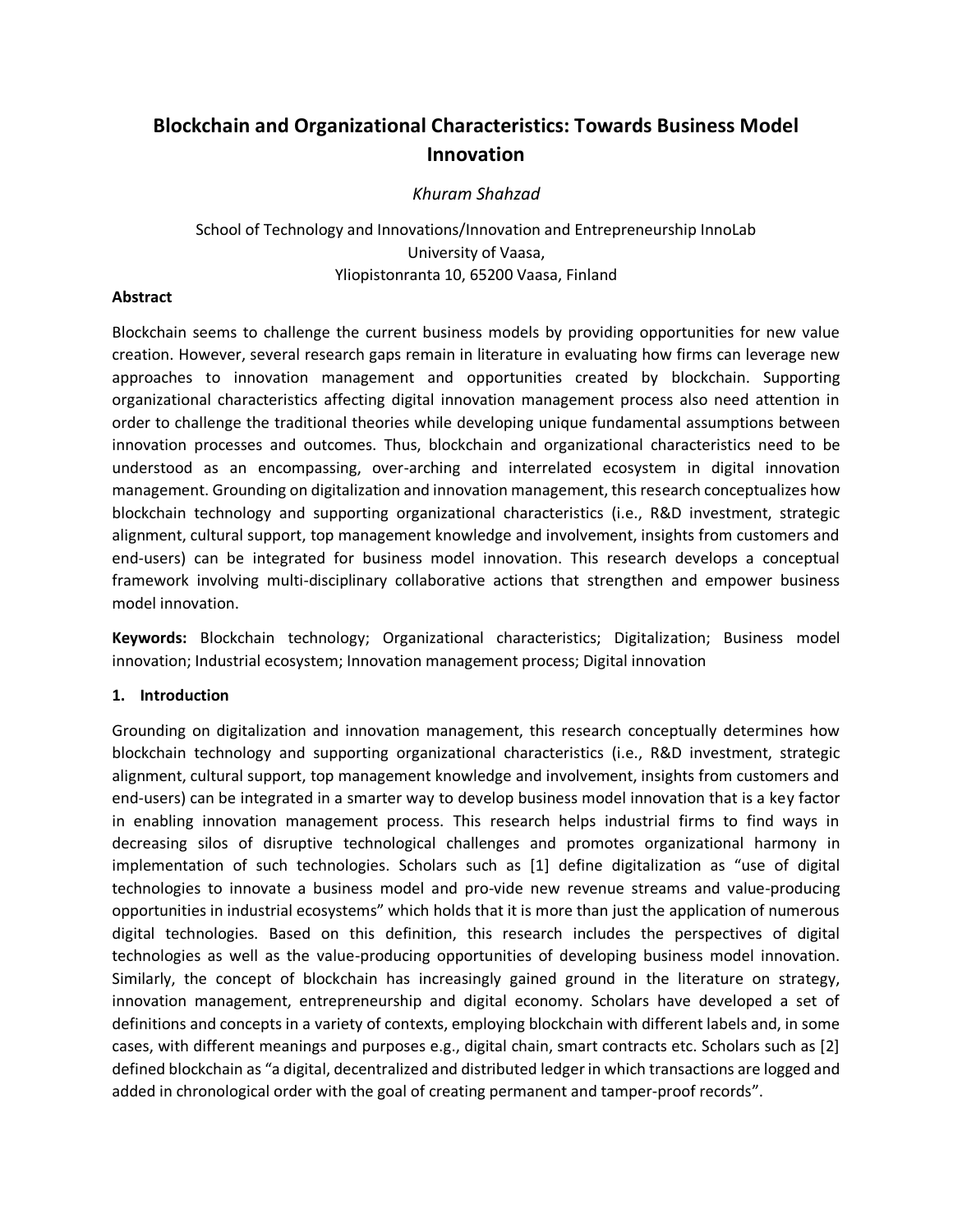As a decentralized technology, blockchain eliminates the maneuvering and some-how exploiting role of middleman as well as the transactions costs and time. The entire process of authorizing transactions and adding blocks in a public blockchain is completely distributed in a way that no single regulatory authority exists. It provides encrypted transactions data with more security and verified platforms on a network using cryptographic algorithms [3], [4]. Thus, blockchain seems to challenge current business models and provide opportunities for new value creation and a significant role in developing business model innovation, however, prior literature neglected it [5]. Several research gaps remain in literature in evaluating how firms can leverage new approaches to innovation management and opportunities created by blockchain. It can be grounded on digital innovation management to transform their business models in order to attain sustainability benefits. Yet, the prior literature remains unclear in developing an understanding of value-creation opportunities derived from blockchain [1] and how does this technology can contribute to digital innovation management. The prior discussion of blockchain remained with very few high profile examples, which necessitate conducting a rigorous action research in order to develop rich understanding of how firms adopt blockchain and begin to integrate it into their operations [4]. Furthermore, supporting organizational characteristics that affect successful digital innovation management process [6] also need attention in order to challenge the traditional theories on innovation management while developing unique fundamental assumptions. Thus, blockchain and organizational characteristics need to be understood as an encompassing, overarching and interrelated ecosystem in digital innovation management. There remains an immense need to align and integrate the blockchain with organizational characteristics to ensure the successful innovation management of firms through developing business model innovation.

Against this backdrop and the crucial need to develop successful innovation management process, efforts should be made to build research-based knowledge and novel theorizing on digital innovation management that draws on the rich and rapidly emerging research on blockchain. More attention should be given to the organizational characteristics that support in the concrete, viable and scalable implementation of blockchain developing business model innovation. This research develops a conceptual framework of next generation blockchain-based digital innovation management that involves multidisciplinary collaborative actions strengthening and empowering business model innovation.

# **2. Significance of the Research in Relation to Current Knowledge**

Digitalization has become a major enabling and transformational force in rapid technological changes and emergence of disruptive technologies [1], [7]. In current digitalized era, firms are under immense pressure requiring revolutionizing their innovation management processes. The growing importance of this notion is driving firms to overwhelmingly reinvent the way their operations and processes are conducted in industrial value chains through using several current technologies such as IIoT, block-chain, cloud computing, advanced algorithms, AI, automation, big data and analytics etc. [8], [1]. As building blocks of fourth industrial revolution – known as Industry 4.0 [9], these digital technologies possess such capabilities that can exponentially transform the spectrum of innovation management and competences by offering significant potential for value-creation – thriving in a digital world. This next generation "digital disruption" [10] in innovation management is challenging existing theories thus requiring firms to capitalize on digital transformation of operating models [11], [12]. The concept of "Factories of the Future 2020" delivers European added value by helping firms to make the necessary adaptations in terms of innovative and digitalized excellence and flexibility, including skills development, to capitalize on the increasing demand for more customized and higher-quality products. Open innovation perspective drive firms to extend their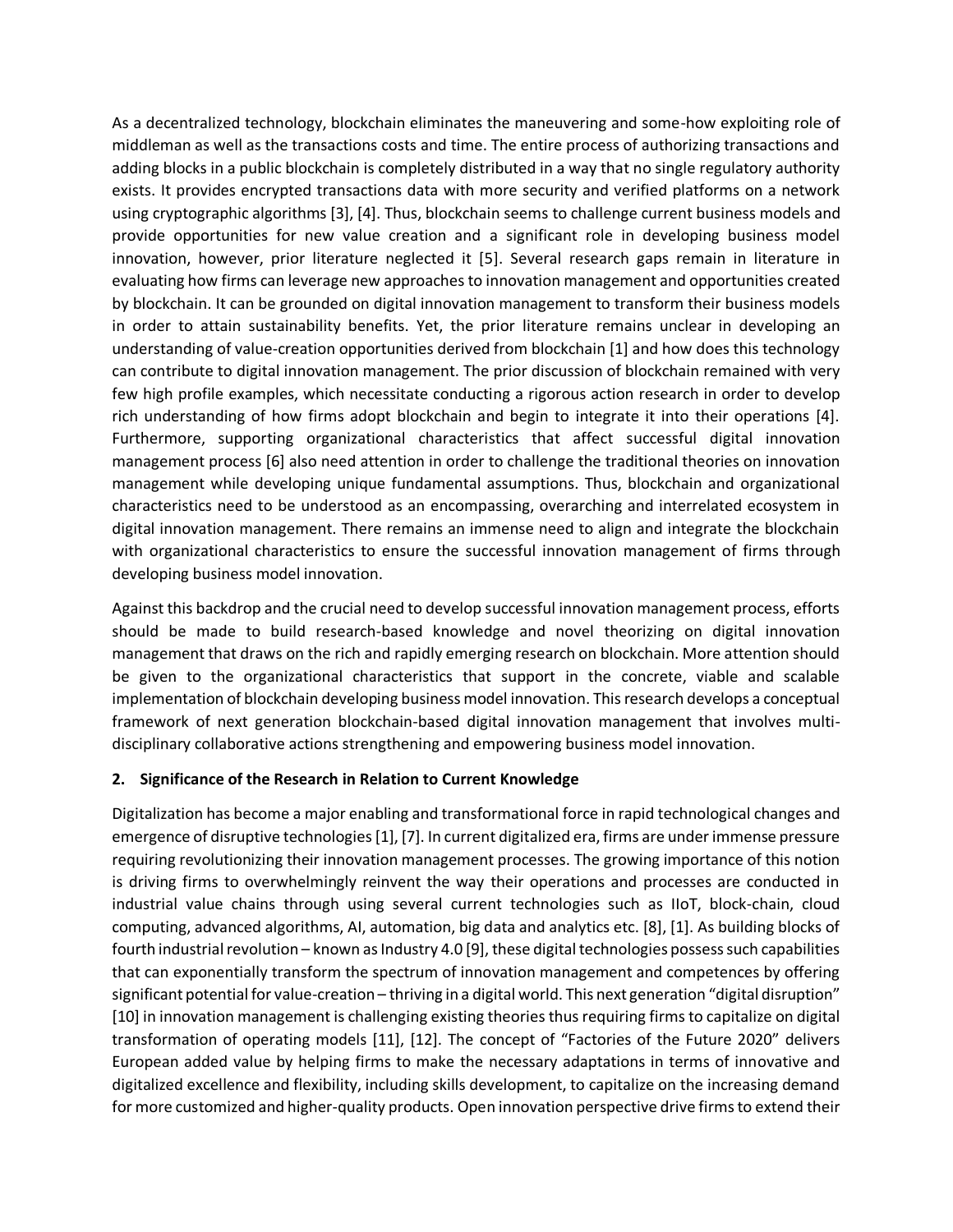product development and innovation capabilities with external partners providing them with valuable competence and knowledge. This rise of global knowledge economy has intensified a critical need for research-based knowledge and novel theorizing on digital innovation management that draws on the rich and rapidly emerging digital technologies.

Digitalization is compelling every phase of the innovation process – from gathering and evaluating customer insights, to producing and vetting ideas, to designing and manufacturing new products, and, finally, to tracking the triumph of products once launched. Scholars [13] have segmented firms into three different strategic innovation models (i.e., need seekers, market readers and technology drivers). First category i.e. need seekers usually involve customers in generating new ideas to develop products and services, while market readers as fast followers create ideas by carefully observing their markets, customers, and competitors, concentrating mainly on generating value through incremental innovations to existing products. Technology drivers rely mainly on their in-house technological capability to cultivate new products and services, generating both breakthrough innovation and incremental change to meet known and unknown needs of their customers via new technology. However, each category of firm in this innovation models require new approaches to innovation management and opportunities created by digitalization. Similarly, the Forbes' top ten World's Most Innovative Companies (from "ServiceNow" at No.1 to "Facebook" at No. 10) have a distinctly digital feel, meaning that their innovation management models are mainly based on digitalization of their operations.

Digital innovation management including these disruptive technologies does not only contribute to automation and optimization of the processes (increasing the efficiency by 15-20%) but also provide value-producing opportunities and profitability (20% of revenue generation) by reducing transaction costs [14] and minimizing errors [1]. Technological applications however are not enough for innovation excellence as several incumbent firms are ill prepared; it necessitates transformation to business model innovation [15], based on digital technologies such as blockchain. Evidently, several firms have had substantial triumph and business development opportunities with the full range of digital technologies. However, there might be some challenges of implementation and their proper usage. According to recent research, only 1% of CIOs reported blockchain implementation and only 8% of respondents get involved in short-term planning and pilot planning [16]. The report based on [17] states that 74% of their respondents see a convincing business case using blockchain technology while 34% respondents stated that their firms have initiated blockchain adoption in some way or the other.

There is a limited attention on blockchain in literature and a lack of consensus re-mains around the value and limitation of this technology, reflecting an immature state of the literature [4], [1]. Digital technologies and business model innovation also face challenges of continuous improvement in keeping up with their competitors and offering long-term value to their customers [18]. Digital technologies are not as simple as to "plug and play" thus necessitates to ensure developing an understanding across teams in a way that everyone involved in using these technologies are trained enough and using them with the same pace [6]. This requires firms to develop such an organizational culture that support in integration of these digital technologies.

# **2.1 Blockchain and Business Model Innovation**

Blockchains is an emerging technology which has drawn significant attention from energy supply firms, start-ups, technology developers, financial/non-financial institutions, national governments and the academic community [19], [5]. Blockchain has the potential to transform applications and redefine the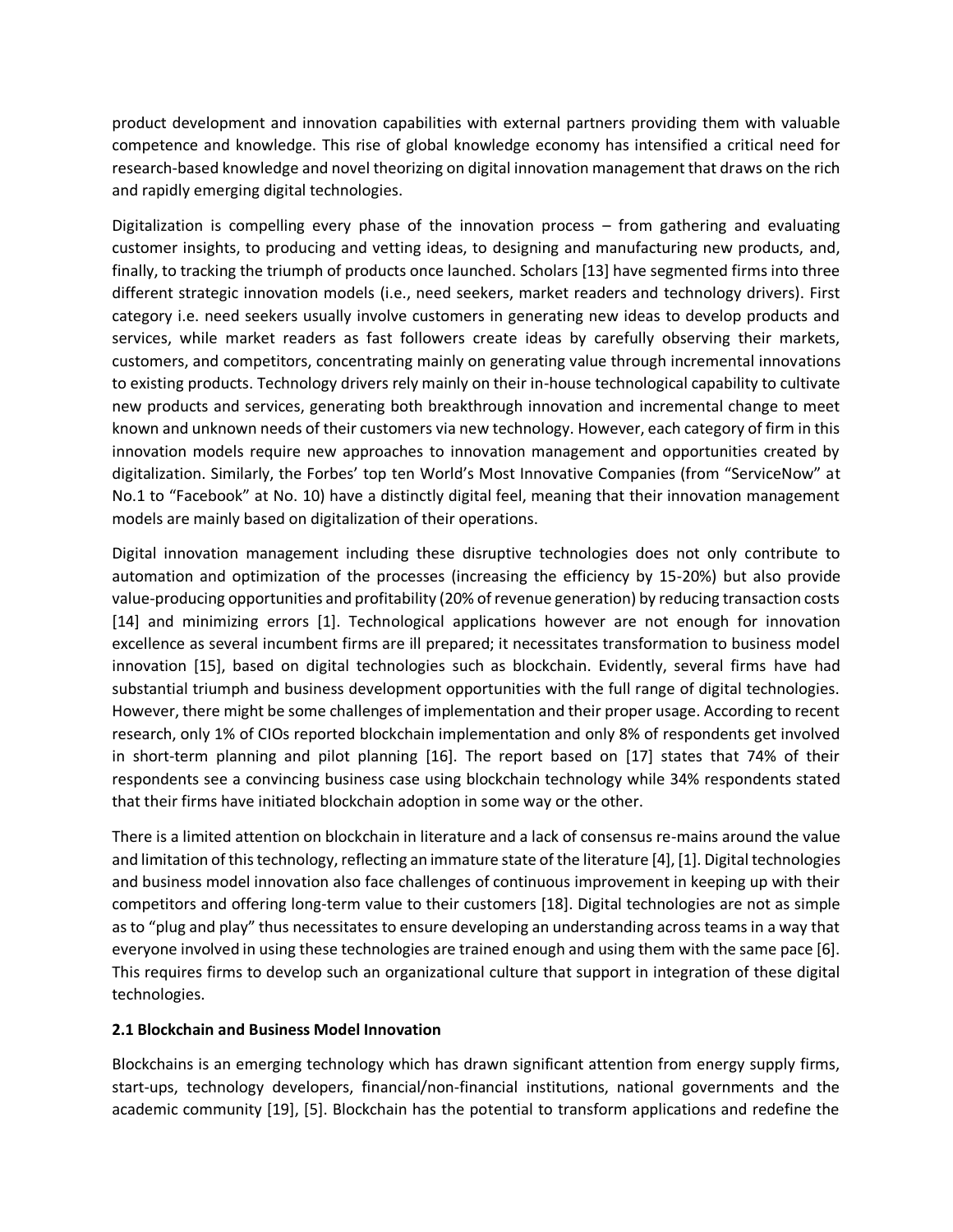digital economy [20]. The capabilities of blockchain run beyond bitcoin facilitating current technology applications to be massively upgraded [21]. It is known as a distributed ledger technology/not a single technology but rather functions on a pile of technologies that include the internet as an infrastructure and utilizes the blockchain practice for keeping transaction records and establishing consensus rules [22]. Blockchain is currently revolutionizing industrial applications by providing solutions while driving economic revolution on a worldwide scale and making the whole operational process more transparent as it is unchallengeable and redefines trust that allow secure, quick, reliable, and transparent public/private results. The longer the chain, the harder it is to make modifications in previous blocks, and thus the higher the level of trust [3], [5], [4], [20]. For example, in high-value businesses of diamond trading, this technology can transform the whole supply chain transparent and trustworthy.

The potential role of blockchain could actually transform the business model and process of innovation management by making the whole process transparent and trustworthy. This will enable firms to reconsider their ways of conducting businesses. Blockchain is emerging in several fields, however, it's significant role in the "core" of business – business model innovation and innovation process need to be defined at first hand, as it would help firms to rethink about their purpose of being in digital era. Blockchain technology provides several prospects to cultivate businesses model in-novation. [5] called for further empirical research on how blockchain technology effects business model of creating, delivering and capturing value consisting nine building blocks; 1) customer segments, 2) value proposition, 3) channels, 4) customer relationships, 5) revenue streams, 6) key resources, 7) key activities, 8) key partnerships, and 9) cost structure. They also have argued that consortia-led blockchain projects public blockchain projects can engender architectural and radical innovations, which can be interesting to find out in empirical settings. Similarly, [1] stressed that future research could focus on the business model innovation of value creation, value delivery and value capturing opportunities from emerging blockchain technology. They argued that blockchain and smart contracts could play an intriguing role in changing the value-capture component of business model as well as in future company competitiveness by enabling increased transparency among multiple actors.

# **2.2 Organizational Characteristics Supporting Innovation Management Process**

The ability to innovate and to be innovative can be regarded very important for firms to be able to secure their survival and success. The importance of being bold characterizes firms and their inclination towards digital innovation management. The firms that practice the supporting organizational characteristics (e.g., R&D spending, strategic alignment, cultural support, top-management involvement, and involving customers and end-users) can outperform their competitors by building an integrative network in innovation management process and digitalization [13]. Spending on internal and external R&D have a significant role in process innovativeness by offering the most relevant knowledge [23] and facilitating the adoption and implementation of technologies such as blockchain. R&D spending among the "Global Innovation 1000" overall increased 11.4 percent in 2018, to a record high of \$782 billion, reflecting R&D spending increases in all regions and nearly all industries [13]. Furthermore, the firms who consider commencing blockchain initiatives need to consider strategic alignment between their innovation strategy and business strategy. It means the in-novation strategy (introducing novel components) must be aligned with business strategy and value creation in making the transition to advanced service business model [24]. Involving customers directly to generate new ideas help them to approach market first [25], [5].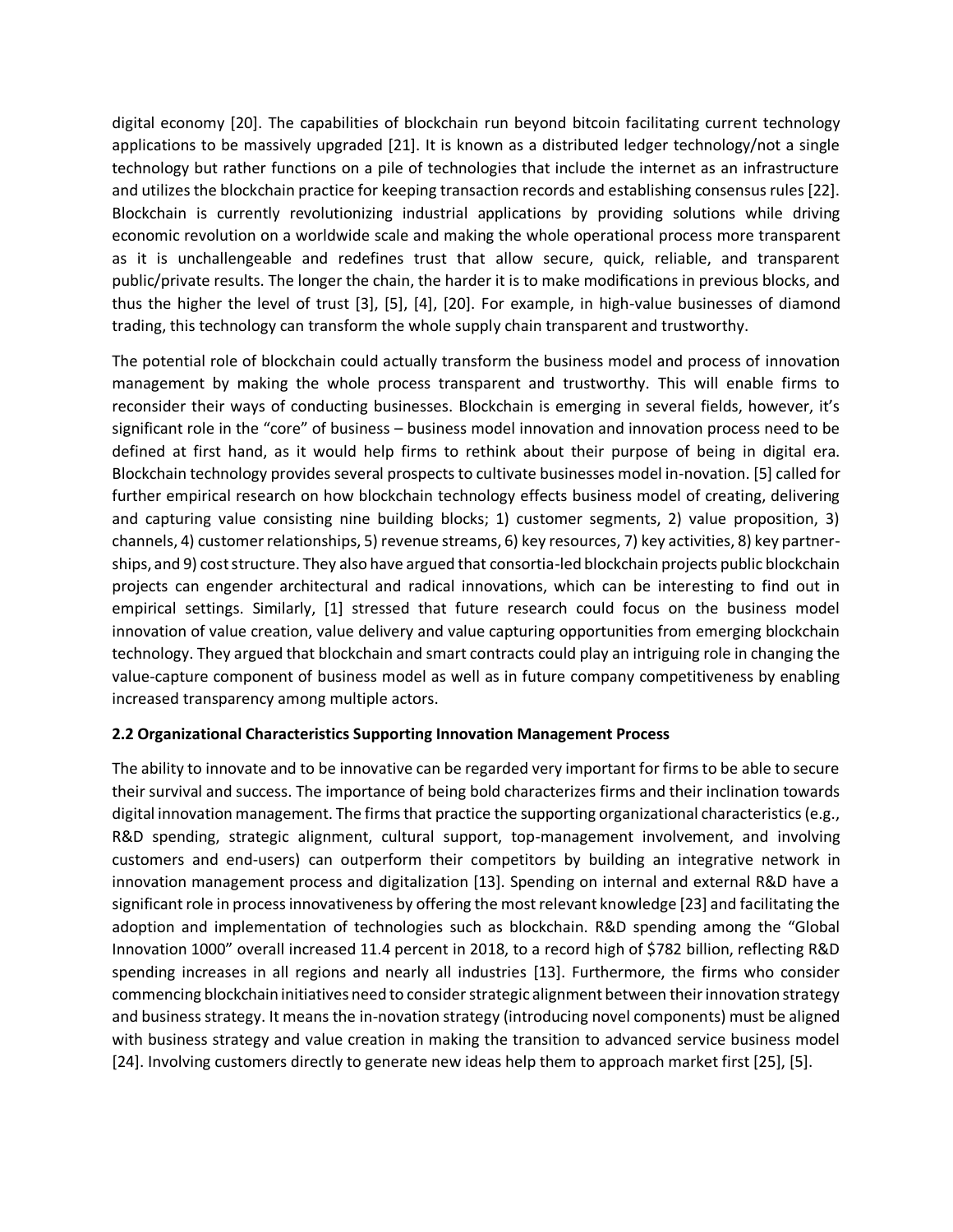Rapid transformation in technological innovation also requires firms to undergo an internal cultural shift that nurtures innovation management process for sustainable development amidst global competition [1]. Top management knowledge significantly facilitate successful innovation management process and business model innovation as top management involvement in R&D investments and strategy create business opportunities by aligning their capabilities with innovation programs. Moreover, topmanagement´s role is crucial in the management of innovativeness, especially as the driver and communicator of change [26], [13]. Lastly, the insights from customers and end-users can lead to better decisions that will resonate throughout the life cycle of product development, necessitating customers and end-users' involvement in creating, capturing and delivering value in industrial ecosystem [13], [6].

# **3. Concluding Remarks**

This research develops a conceptual framework involving multi-disciplinary collaborative actions that strengthen and empower business model innovation. However, blockchain is a rather new concept and it seems it is finding its applications in different fields. Blockchain and organizational characteristics need to be understood as an encompassing, overarching and interrelated ecosystem in digital innovation management. Thus, a holistic understanding of blockchain, its processes, implementation, and practices is required for further research in order to produce a clear understanding for both research and practice. It necessitates exploring and mapping the usage of blockchain technology by firms to automate transactions as well as revising and renewing their business model in order to achieve successful innovation management process. In addition, current developments in digital innovation management research require further investigation on exploring and integrating the organizational characteristics that support in implementing blockchain technology in their value chain. Exploiting blockchain technology and supporting organizational characteristics go hand-in-hand with business model innovation and innovation management processes, which requires an integrated framework and process that define how value can be created, delivered and captured among value chain actors [1].

# References

1. Parida, V., Sjödin, D., Reim, W.: Reviewing Literature on Digitalization, Business Model Innovation, and Sustainable Industry: Past Achievements and Future Promises. Sustainability 11, 391 (2019)

2. Treiblmaier, H.: The Impact of the Blockchain on the Supply Chain: A Theory-Based Research Framework and a Call for Action. Supply Chain Management: An International Journal 23(6), 545--559 (2018)

3. Reyna, A., Martín, C., Chen, J., Soler, E., Díaz, M.: On Blockchain and Its Integration with Iot. Challenges and Opportunities. Future Generation Computer Systems 88, 173--190 (2018)

4. Cole, R., Stevenson, M., Aitken, J.: Blockchain Technology: Implications for Operations and Supply Chain Management. Supply Chain Management: An International Journal 24(4), 469--483 (2019)

5. Morkunas, V.J., Paschen, J., Boon, E.: How Blockchain Technologies Impact Your Business Model. Business Horizons 62(3), 295—306 (2019)

6. Jaruzelski, B., Loehr, J., Holman, R.: The global Innovation 1000: Navigating the Digital Future. Strategy+Business, 73 (2013)

7. Gauthier, C., Bastianutti, J., Haggège, M.: Managerial Capabilities to Address Digital Business Models: The Case of Digital Health. Strategic Change 27(2), 173--180 (2018)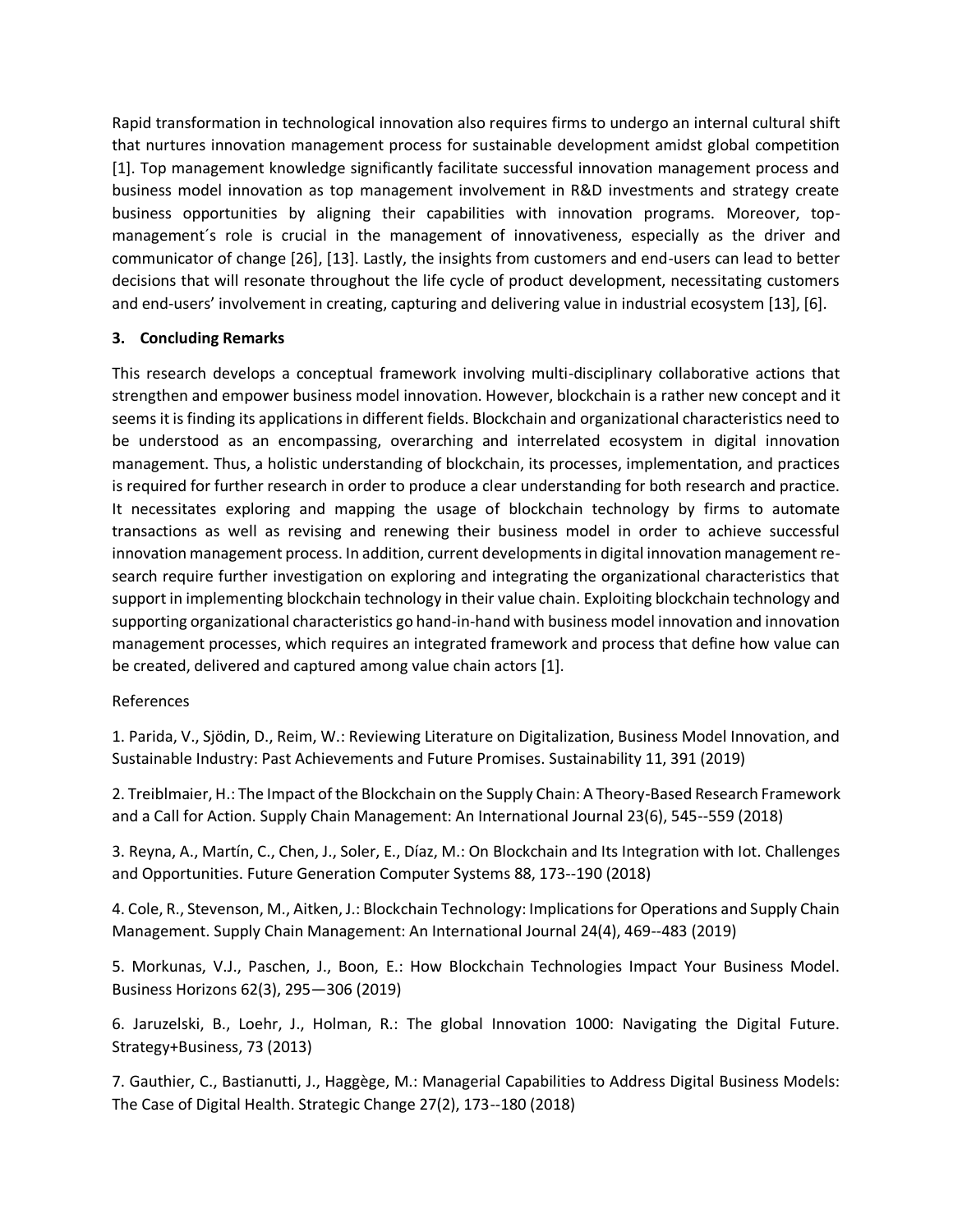8. Bharadwaj, A., El Sawy, O.A., Pavlou, P.A., Venkatraman, N.: Digital Business Strategy: Toward a Next Generation of Insights. MIS Quarterly 471--482 (2013)

9. Gilchrist, A.: Industry 4.0: The Industrial Internet of Things. Apress, Berkeley, CA (2016)

10.Weill, P., Woerner, S.L.: Thriving in an Increasingly Digital Ecosystem. MIT Sloan Management Review 56 (4), 27 (2015)

11.Lerch, C., Gotsch, M.: Digitalized Product-service Systems in Manufacturing Firms: A Case Study Analysis. Research-Technology Management 58(5), 45--52 (2015)

12.Parida, V., Sjödin, D.R., Lenka, S., Wincent, J.: Developing Global Service Innovation Capabilities: How Global Manufacturers Address the Challenges of Market Heterogeneity. Re-search-Technology Management 58(5), 35--44 (2015)

13.Jaruzelski, B., Chwalik, R., Goehle, B.: What the Top Innovators Get Right. Strategy+Business 93 (2018)

14.Shahzad, K., Ali, T., Takala, J., Helo, P., Zaefarian, G.: The Varying Roles of Governance Mechanisms on Ex-post Transaction Costs and Relationship Commitment in Buyer-Supplier Relationships. Industrial Marketing Management 71, 135--146 (2018)

15.Porter, M.E., Heppelmann, J.E.: How Smart, Connected Products are Transforming Companies. Harvard Business Review 93(10), 96--114 (2015)

16.Gartner.: Blockchain Status 2018. Market Adoption Reality, https://www.gartner.com/doc/3869693/blockchain-status–market-adoption, (2018)

17.Deloitte.: 2018 Global Blockchain Survey, https://www2.deloitte.com/insights/us/en/topics/understanding-blockchain-potential/globalblockchain-survey.html, (2018)

18.Sjödin, D.R., Parida, V., Lindström, J.: Barriers and Conditions of Open Operation: A Customer Perspective on Value Co-creation for Integrated Product-service Solutions. International Journal of Technology Marketing 12(1), 90--111 (2017)

19.Andoni, M., Robu, V., Flynn, D., Abram, S., Geach, D., Jenkins, D., ... & Peacock, A.: Blockchain Technology in the Energy Sector: A Systematic Review of Challenges and Opportunities. Renewable and Sustainable Energy Reviews 100, 143--174 (2019)

20.Helo, P., Hao, Y.: Blockchains in Operations and Supply Chains: A Model and Reference Implementation. Computers & Industrial Engineering 136. 242--251 (2019)

21.Underwood, S.: Blockchain Beyond Bitcoin. Communications of the ACM 59(11), 15--17 (2016)

22.Smith, T.D.: The Blockchain Litmus Test. In: 2017 IEEE International Conference on Big Data (Big Data), pp. 2299--2308. IEEE Press (2017)

23.Rodriguez, J.A., Wiengarten, F.: The Role of Process Innovativeness in the Development of Environmental Innovativeness Capability. Journal of Cleaner Production 142, 2423--2434 (2017)